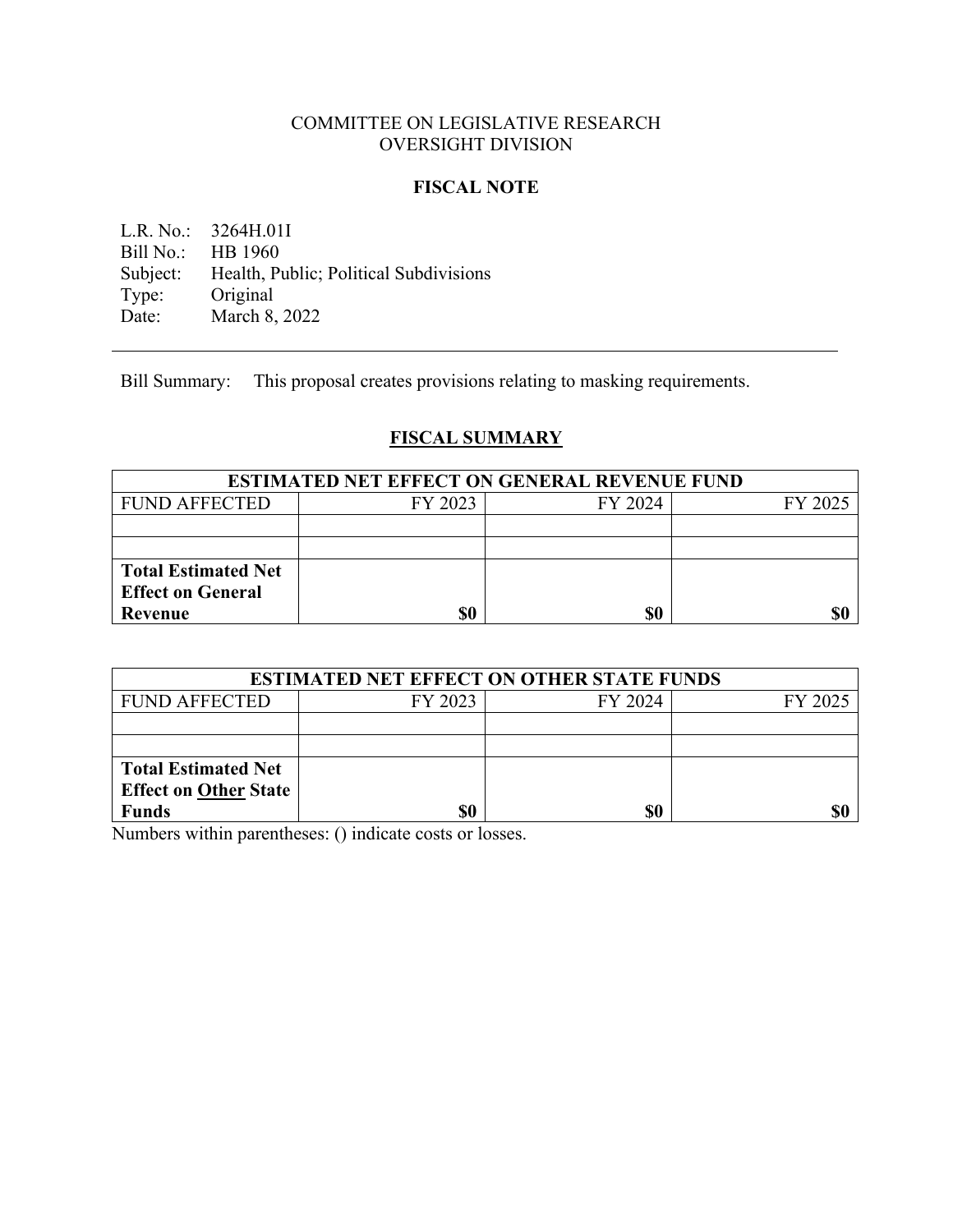| <b>ESTIMATED NET EFFECT ON FEDERAL FUNDS</b> |         |         |         |  |
|----------------------------------------------|---------|---------|---------|--|
| <b>FUND AFFECTED</b>                         | FY 2023 | FY 2024 | FY 2025 |  |
|                                              |         |         |         |  |
|                                              |         |         |         |  |
| <b>Total Estimated Net</b>                   |         |         |         |  |
| <b>Effect on All Federal</b>                 |         |         |         |  |
| <b>Funds</b>                                 | \$0     | \$0     |         |  |

| <b>ESTIMATED NET EFFECT ON FULL TIME EQUIVALENT (FTE)</b> |         |         |         |  |
|-----------------------------------------------------------|---------|---------|---------|--|
| <b>FUND AFFECTED</b>                                      | FY 2023 | FY 2024 | FY 2025 |  |
|                                                           |         |         |         |  |
|                                                           |         |         |         |  |
| <b>Total Estimated Net</b>                                |         |         |         |  |
| <b>Effect on FTE</b>                                      |         |         |         |  |

 $\Box$  Estimated Net Effect (expenditures or reduced revenues) expected to exceed \$250,000 in any of the three fiscal years after implementation of the act or at full implementation of the act.

□ Estimated Net Effect (savings or increased revenues) expected to exceed \$250,000 in any of the three fiscal years after implementation of the act or at full implementation of the act.

| <b>ESTIMATED NET EFFECT ON LOCAL FUNDS</b> |           |           |           |  |
|--------------------------------------------|-----------|-----------|-----------|--|
| <b>FUND AFFECTED</b>                       | FY 2023   | FY 2024   | FY 2025   |  |
|                                            |           |           |           |  |
|                                            |           |           |           |  |
| <b>Local Government</b>                    | (Unknown) | (Unknown) | (Unknown) |  |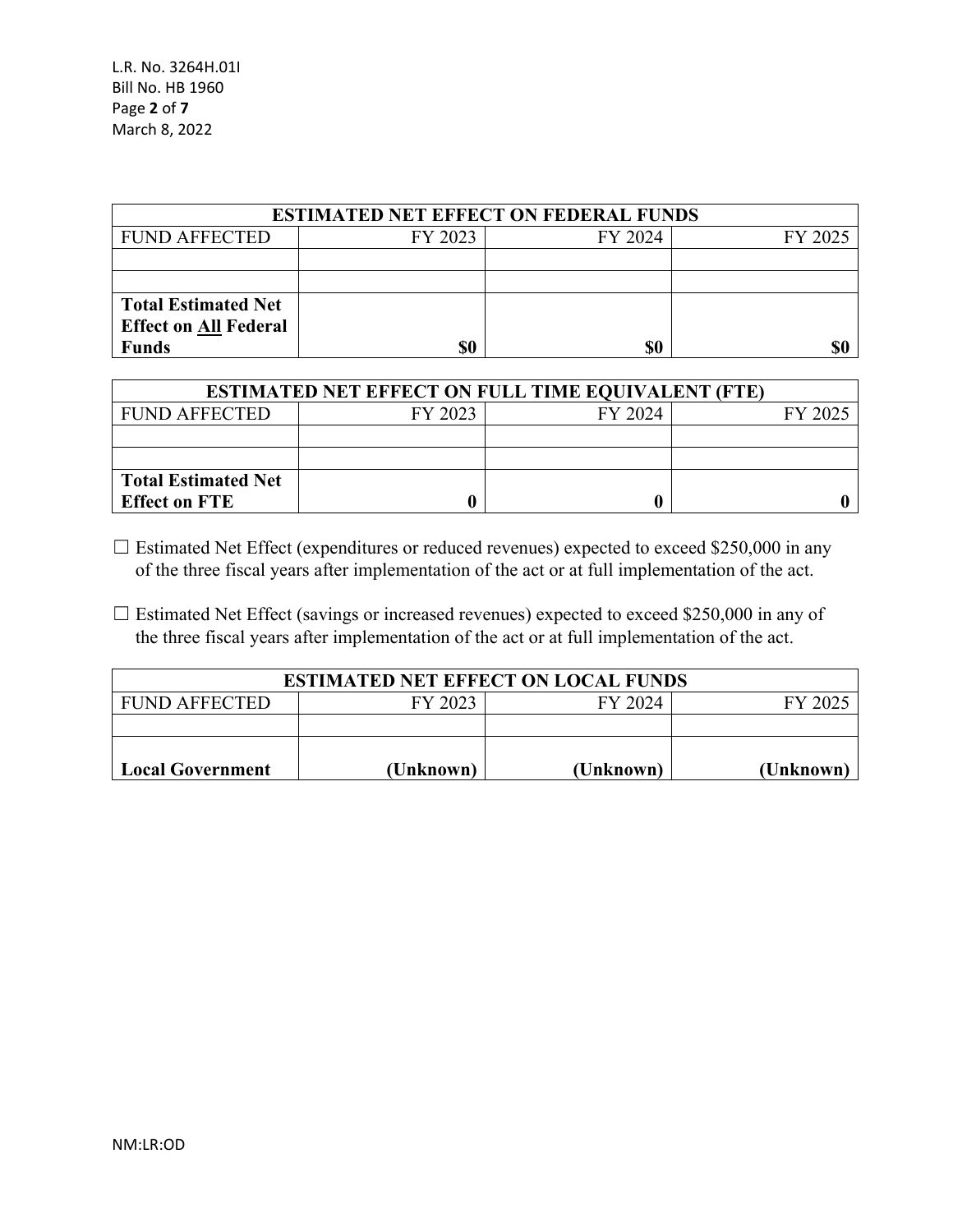L.R. No. 3264H.01I Bill No. HB 1960 Page **3** of **7** March 8, 2022

# **FISCAL ANALYSIS**

## ASSUMPTION

Officials from the **Department of Mental Health (DMH)** assume this proposed legislation will hinder DMH's ability to protect the population served by DMH in a congregate setting. For example, DMH currently requires staff at certain DMH inpatient facilities to undergo tuberculosis testing. Should an outbreak occur, DMH may need to require protective equipment to prevent further infection. The patient population served by DMH has higher rates of comorbidities and demographic factors that make those patients more vulnerable to infectious disease. Due to the vulnerable population served by DMH, it is critical for DMH to set required working conditions in DMH operated congregate settings for the safety of both staff and patients.

Due to the uncertainty surrounding the proposed legislation ability to protect the population served by DMH, the DMH cannot calculate a fiscal impact at this stage; therefore, the fiscal impact to the DMH is unknown at this time.

Officials from the **University of Missouri System** state if the federal contractor masking mandate is upheld by the courts and this measure prohibits compliance with the federal mandate, the university would lose in excess of \$76 million of federal contracts.

Officials from the **City of Springfield** anticipate a substantial negative fiscal impact if this bill is passed and an emergency requiring masking arises. The list of approved masks in the bill is very restrictive and in an emergency, the approved masks may not be available, effectively making it impossible for a city to pass a masking ordinance. The bill is likely to create an increased demand for the approved mask types, leading to shipping and supply bottlenecks and increased prices unless other government agencies can procure the masks more cheaply and distribute to municipalities. The City estimates a maximum cost of \$7.5 million per month to comply with the bill's requirement to provide free masks to the public in the event a masking ordinance is needed (assuming acquiring 7.5 million N95 masks to distribute to the public monthly at \$1 each). Note that N95 masks presently are the least expensive of the approved masks in the bill. If insufficient N95 masks were available to purchase, the estimate would increase. N100 masks, for example, currently cost \$14 per mask.

Additionally, the provision making municipalities liable for medical conditions caused by maskwearing required by an order would likely raise the City's insurance premiums and/or increase its deductible.

**Oversight** does not have information to the contrary. Other local political subdivisions could also be impacted by this proposal. Therefore, Oversight will reflect a potential negative unknown fiscal impact to locals.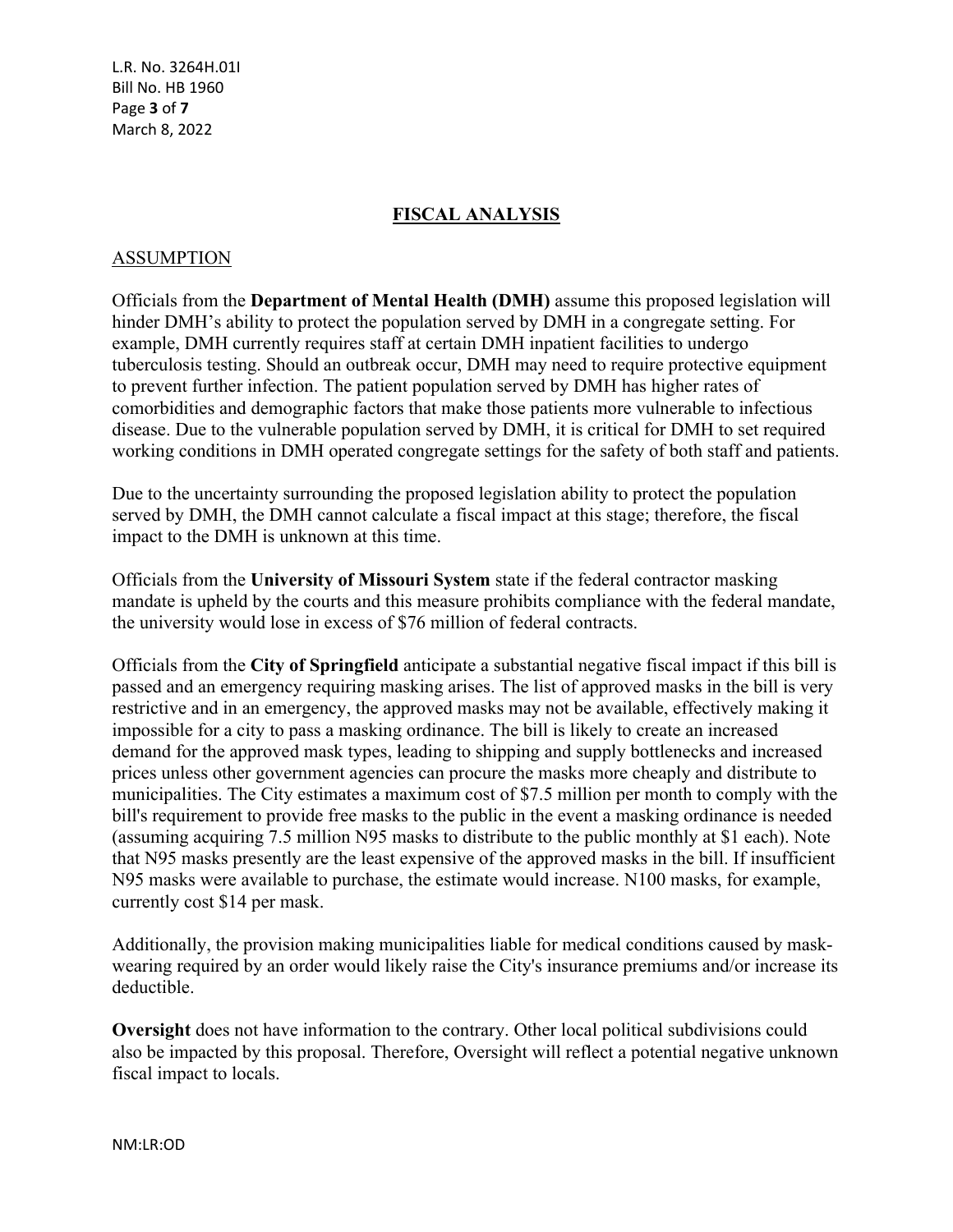L.R. No. 3264H.01I Bill No. HB 1960 Page **4** of **7** March 8, 2022

Officials from the **Office of the Secretary of State (SOS)** note many bills considered by the General Assembly include provisions allowing or requiring agencies to submit rules and regulations to implement the act. The SOS is provided with core funding to handle a certain amount of normal activity resulting from each year's legislative session. The fiscal impact for this fiscal note to the SOS for Administrative Rules is less than \$5,000. The SOS recognizes that this is a small amount and does not expect that additional funding would be required to meet these costs. However, the SOS also recognizes that many such bills may be passed by the General Assembly in a given year and that collectively the costs may be in excess of what the office can sustain with its core budget. Therefore, the SOS reserves the right to request funding for the cost of supporting administrative rules requirements should the need arise based on a review of the finally approved bills signed by the governor.

**Oversight** assumes the SOS could absorb the costs of printing and distributing regulations related to this proposal. If multiple bills pass which require the printing and distribution of regulations at substantial costs, the SOS could request funding through the appropriation process.

Officials from the **Attorney General's Office**, the **Department of Commerce and Insurance,**  the **Department of Economic Development**, the **Department of Elementary and Secondary Education**, the **Department of Higher Education and Workforce Development**, the **Department of Health and Senior Services**, the **Department of Natural Resources**, the **Department of Corrections**, the **Department of Labor and Industrial Relations**, the **Department of Revenue**, the **Department of Public Safety** (**Office of the Director**, **Capitol Police**, **Alcohol & Tobacco Control**, **Fire Safety**, **Gaming Commission**, **Missouri Highway Patrol**, **Missouri National Guard**, **State Emergency Management Agency** and **Veterans Commission**), the **Department of Social Services**, the **Office of the Governor**, the **Joint Committee on Administrative Rules**, the **Joint Committee on Public Employee Retirement**, the **Missouri Lottery Commission**, the **Missouri Consolidated Health Care Plan**, the **Department of Agriculture**, the **Missouri Department of Conservation**, the **Missouri Ethics Commission**, the **Missouri House of Representatives**, the **Department of Transportation**, the **Office of Prosecution Services**, the **Office of Administration** (**Administrative Hearing Commission** and **Budget and Planning)**, the **Office of the State Courts Administrator**, the **Office of the State Auditor**, the **Missouri Senate**, the **Office of the State Public Defender**, the **Office of the State Treasurer**, the **MoDOT & Patrol Employees' Retirement System**, **Office of Administration**, the **Petroleum Storage Tank Insurance Fund**, the **Joint Committee on Education**, **Legislative Research**, the **Oversight Divisions**, the **Missouri Higher Education Loan Authority**, the **Missouri State Employees Retirement System** and the **State Tax Commission** each assume the proposal will have no fiscal impact on their respective organizations for this proposal.

**Oversight** notes that the above mentioned agencies have stated the proposal would not have a direct fiscal impact on their organization. Oversight does not have any information to the contrary. Therefore, Oversight will reflect a zero impact on the fiscal note for these agencies.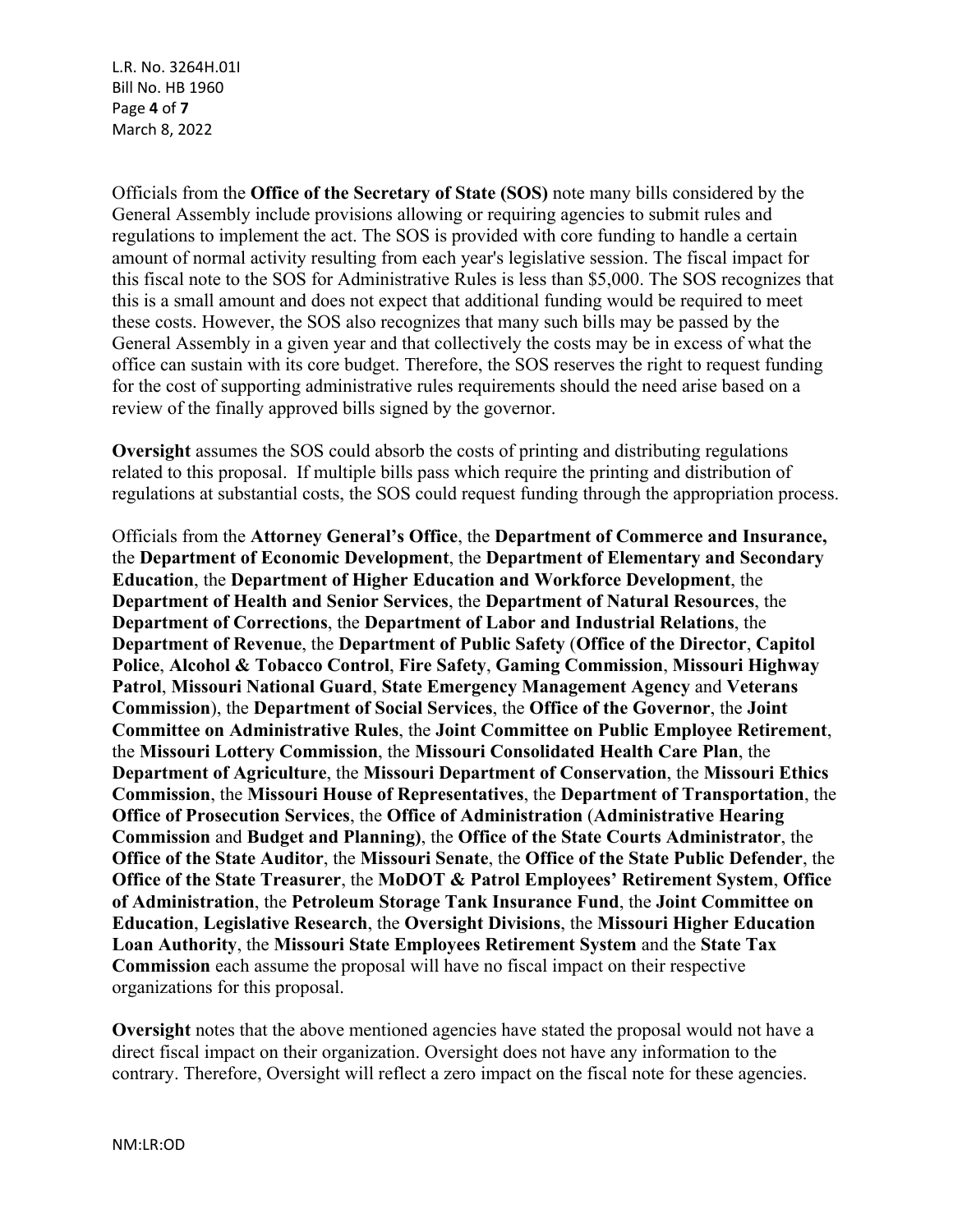L.R. No. 3264H.01I Bill No. HB 1960 Page **5** of **7** March 8, 2022

Officials from the **City of Kansas City**, the **City of O'Fallon**, the **Newton County Health Department** and the **St. Louis County Health Department** each assume the proposal will have no fiscal impact on their respective organizations. **Oversight** does not have any information to the contrary. Therefore, Oversight will reflect a zero impact in the fiscal note for these agencies.

| FISCAL IMPACT – State Government | FY 2023    | FY 2024    | FY 2025    |
|----------------------------------|------------|------------|------------|
|                                  | $10$ Mo.   |            |            |
|                                  |            |            |            |
|                                  | <u>\$0</u> | <b>\$0</b> | <b>\$0</b> |

| FISCAL IMPACT - Local Government                            | FY 2023            | FY 2024       | FY 2025         |
|-------------------------------------------------------------|--------------------|---------------|-----------------|
|                                                             | $(10 \text{ Mo.})$ |               |                 |
| <b>LOCAL POLITICAL</b>                                      |                    |               |                 |
| <b>SUBDIVISIONS</b>                                         |                    |               |                 |
|                                                             |                    |               |                 |
| $\frac{\text{Costs}}{\text{}}$ – potential costs to LPS who | $$0 \text{ or}$    | \$0 or        | $$0 \text{ or}$ |
| implement public health orders                              | (Unknown)          | (Unknown)     | (Unknown)       |
| requiring (and providing) masks                             |                    |               |                 |
|                                                             |                    |               |                 |
| <b>ESTIMATED NET EFFECT ON</b>                              |                    |               |                 |
| <b>LOCAL POLITICAL</b>                                      | <u>\$0 or</u>      | <u>\$0 or</u> | <u>\$0 or</u>   |
| <b>SUBDIVISIONS</b>                                         | (Unknown)          | (Unknown)     | (Unknown)       |

## FISCAL IMPACT – Small Business

No direct fiscal impact to small businesses would be expected as a result of this proposal.

### FISCAL DESCRIPTION

This bill defines "Masking order" as a public health order, ordinance, or rule requiring the wearing of masks, issued by the local governing body, local government entity or local government official in response to a public health threat. The bill sets forth the types of masks that satisfy the mask-wearing requirements. Other factors relating to the masking order such as posting of the order with instructions for proper fitting and disposal, duration of the order and renewals, and procedure for obtaining an exemption are included in the bill (Sections 67.265 and 67.267, RSMo).

Any local government entity or local governing body that issues a masking order assumes all liability for any medical condition that is caused by the mask-wearing required by the order regardless of the sovereign immunity provisions or any other provision of the law.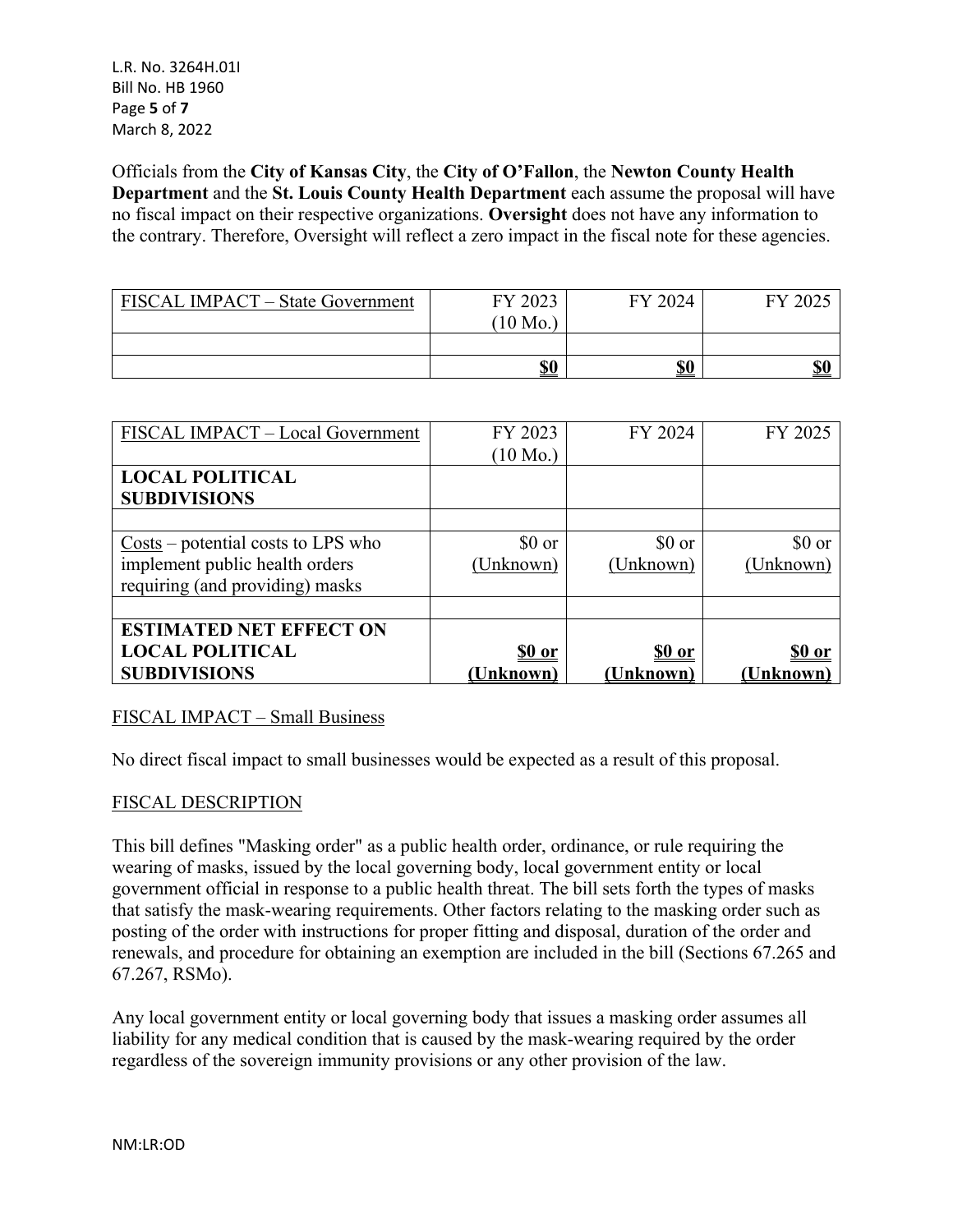L.R. No. 3264H.01I Bill No. HB 1960 Page **6** of **7** March 8, 2022

Any school district or charter school that requires its students to wear masks during school hours shall offer a remote learning option to any student that does not wish to comply with the order.

Any masking requirement issued by the Governor or state government official supercedes contrary masking requirement orders issued by a local government entity or body.

The masking order does not apply to the term "order" defined in Section 67.265.

This bill also defines certain terms and specifies that a masking order does not apply to any public area in a government building unless the order is issued by the Governor or state government officials under a state of emergency declaration (Section 191.245).

This legislation is not federally mandated, would not duplicate any other program and would not require additional capital improvements or rental space.

### SOURCES OF INFORMATION

Department of Mental Health Office of the Secretary of State University of Missouri System City of Springfield Attorney General's Office Department of Commerce and Insurance Department of Economic Development Department of Elementary and Secondary Education Department of Higher Education and Workforce Development Department of Health and Senior Services Department of Natural Resources Department of Corrections Department of Labor and Industrial Relations Department of Revenue Department of Public Safety Department of Social Services Office of the Governor Joint Committee on Administrative Rules Joint Committee on Public Employee Retirement Missouri Lottery Commission Missouri Consolidated Health Care Plan Department of Agriculture Missouri Department of Conservation Missouri Ethics Commission Missouri House of Representatives Department of Transportation Office of Prosecution Services